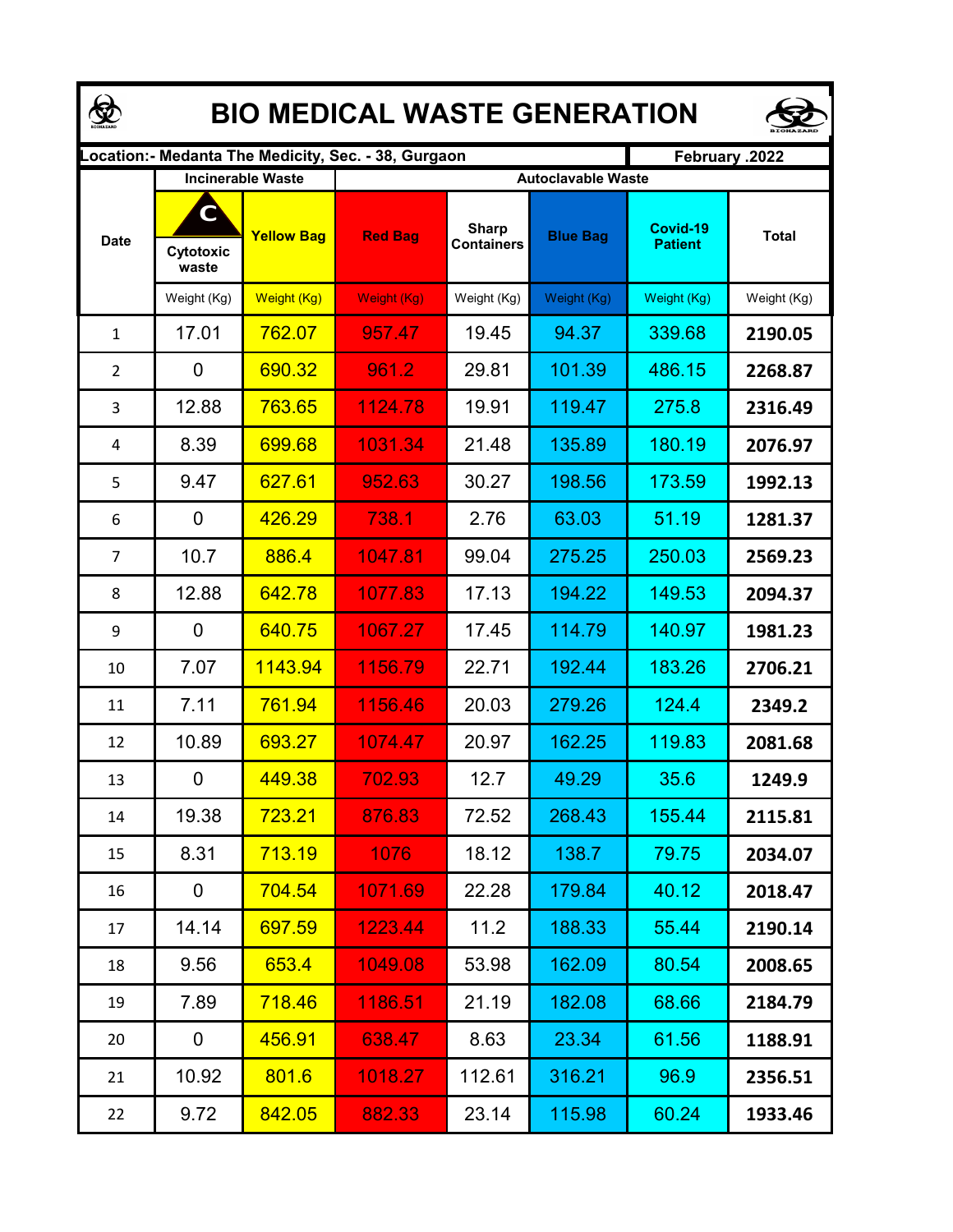| 23           | 6.71  | 701.97   | 1207.43  | 14.1   | 163.02  | 46.16   | 2139.39  |
|--------------|-------|----------|----------|--------|---------|---------|----------|
| 24           | 7.26  | 748.54   | 1117.44  | 36.98  | 239.11  | 46.3    | 2195.63  |
| 25           | 9.68  | 788.63   | 1118.09  | 55.27  | 180.25  | 35.82   | 2187.74  |
| 26           | 6.92  | 705.9    | 1201.31  | 39.9   | 254.35  | 36.2    | 2244.58  |
| 27           | 16.43 | 456.23   | 568.23   | 8.73   | 63.74   | 22.15   | 1135.51  |
| 28           | 12.18 | 799.91   | 1029.38  | 73.19  | 269.68  | 29.69   | 2214.03  |
| <b>TOTAL</b> | 235.5 | 19700.21 | 28313.58 | 905.55 | 4725.36 | 3425.19 | 57305.39 |